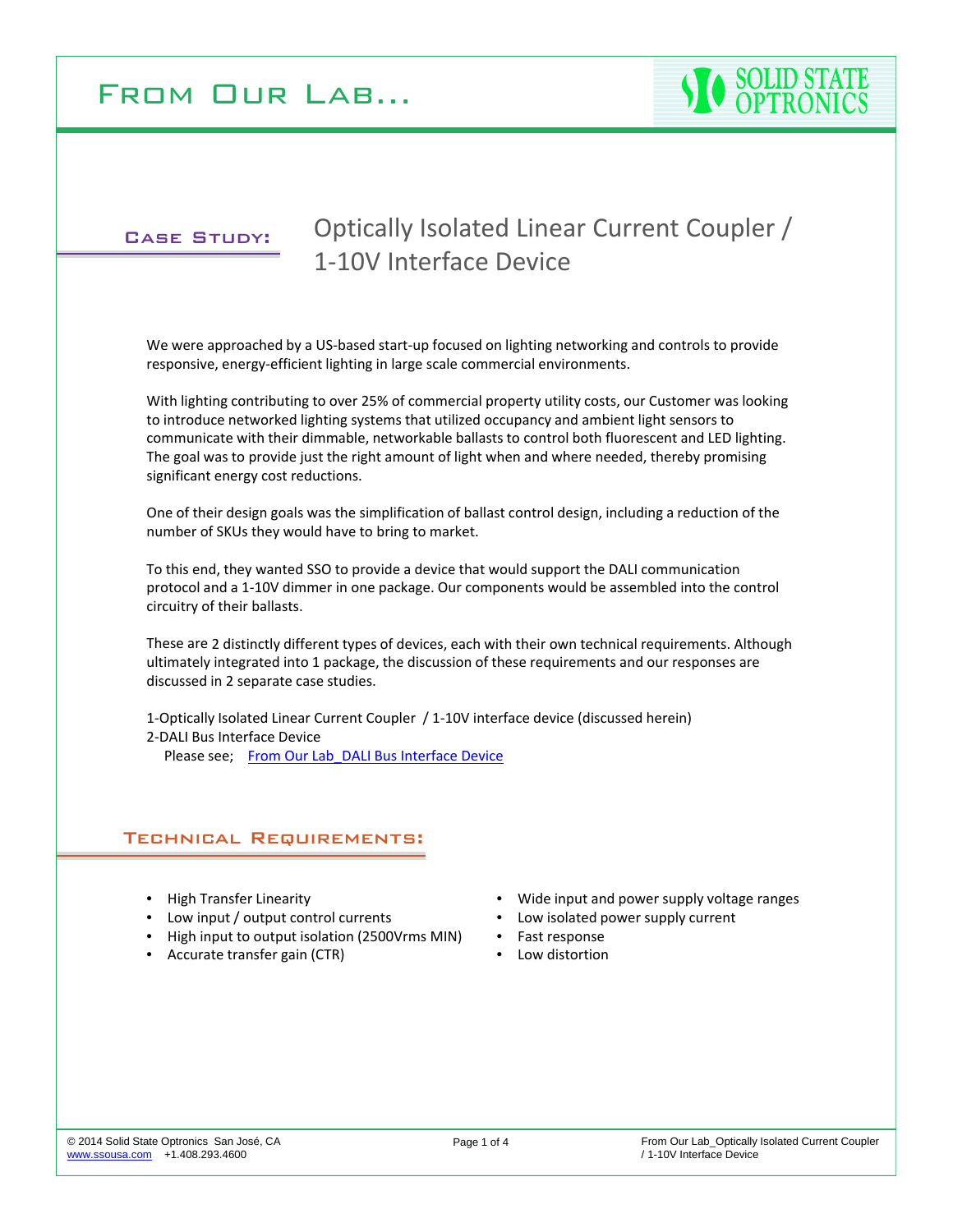



# Technical Requirements, cont'd:

To assist our work, since Customer was still in product development, we obtained 2 types of ballasts as shown below;



Image 1: OSRAM Ballast with 1‐10V Interface

Image 2: Close‐up. OSRAM Ballast with 1‐10V Interface





Image 3: OSRAM Ballast with DALI Interface

Image 4: Close‐up. OSRAM Ballast with DALI Interface

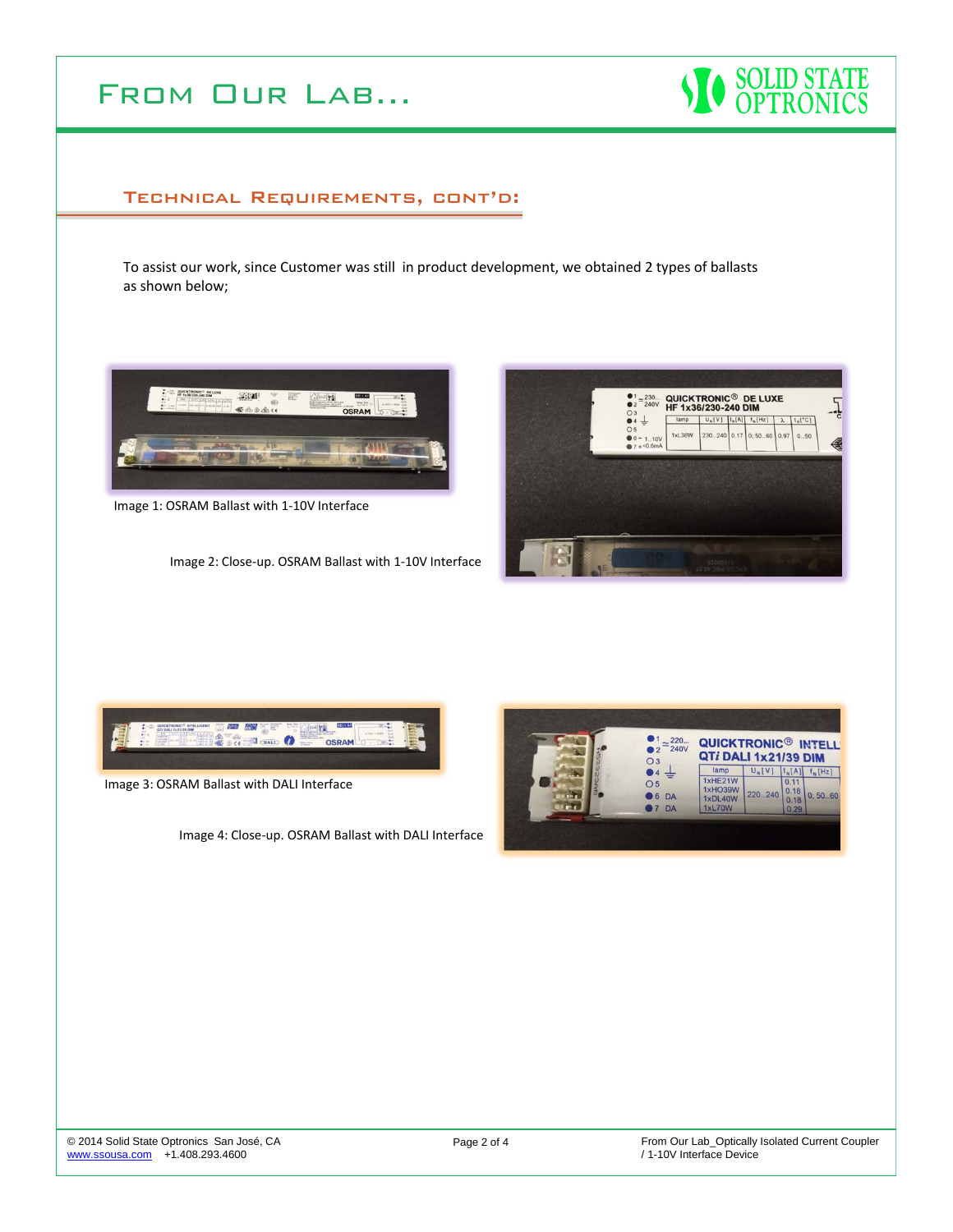

### SSO Solution:

Our engineers worked closely with our Customer to define their requirements and articulate our path to meet these.

We agreed that we would offer;

#### **SDA1203:**

an Optically Isolated Linear Current Coupler / 1‐10V Interface Device

| <b>SOLID STATE</b>                                                                                                                                                                                                                                                                                                                                                                                                  | <b>SDA1203/S/TR</b><br>Isolated Linear Current Coupler                                                                                                                                                                                                                                                                                                                                                                                                                                                                                                                        |
|---------------------------------------------------------------------------------------------------------------------------------------------------------------------------------------------------------------------------------------------------------------------------------------------------------------------------------------------------------------------------------------------------------------------|-------------------------------------------------------------------------------------------------------------------------------------------------------------------------------------------------------------------------------------------------------------------------------------------------------------------------------------------------------------------------------------------------------------------------------------------------------------------------------------------------------------------------------------------------------------------------------|
| <b>PRELIMINARY DATASHEET</b>                                                                                                                                                                                                                                                                                                                                                                                        |                                                                                                                                                                                                                                                                                                                                                                                                                                                                                                                                                                               |
| <b>Description</b>                                                                                                                                                                                                                                                                                                                                                                                                  | <b>Applications</b>                                                                                                                                                                                                                                                                                                                                                                                                                                                                                                                                                           |
| The SDA1203 is a low cost, optically isolated,<br>analog current coupler device. It is designed to<br>alow the transfer of an analog signal across an<br>isolation barrier. An input signal is in the form of a<br>small current presented at the isolated input port.<br>That same current value is replicated at the output<br>port. The output current can be converted to a<br>voltage using a simple resistor. | Low cost analog signal isolation<br>Dimming Electronic Ballasts<br>Low cost 1-10 V isolated control<br>٠<br><b>Process Control</b><br>٠<br><b>Programmable Controllers</b><br>٠<br><b>Energy Management</b><br>٠<br>Audio Isolation<br>٠<br>Ground loop elimination<br>٠<br>Metering and high side sensing<br>٠<br><b>Isolated Line voltage sensing</b>                                                                                                                                                                                                                       |
| <b>Features</b>                                                                                                                                                                                                                                                                                                                                                                                                     | <b>Absolute Maximum Ratings</b>                                                                                                                                                                                                                                                                                                                                                                                                                                                                                                                                               |
| <b>High Transfer Linearity</b><br>Low input / output control currents<br>High input to output isolation (1500VRMS)<br>Accurate transfer gain (CTR)<br>٠<br>Wide input and power supply voltage ranges<br>٠<br>Low isolated power supply current<br>٠<br>Fast response<br>Low distortion<br><b>Schematic Diagram</b>                                                                                                 | The values indicated are absolute stress ratings. Functional<br>operation of the device is not implied at these or any<br>conditions in excess of those defined in electrical<br>characteristics section of this document. Exposure to<br>absolute Maximum Ratings may cause permanent damage<br>to the device and may adversely affect reliability.<br>Storage Temperature<br>$-55$ to +125°C<br>Operating Temperature<br>40 to +85°C<br><b>Transjerd Input Current</b><br>al-AllenA<br><b>VCC Supply Voltage</b><br>38V<br><b>NODersW</b><br><b>Total Power Dissipation</b> |
| $\overline{\mathbf{z}}$<br>ï<br>Web - No alle<br><b>SDA1203</b><br><b>Basical Lincor</b><br>C. nevil Couple*<br>2<br>7<br><b>COD</b><br>ä<br>é<br>Photo<br><b>Doos</b><br>ä<br>×<br><b>Loug</b>                                                                                                                                                                                                                     | <b>Ordering Information</b><br><b>Part Number</b><br><b>Description</b><br><b>SDA1203</b><br>8 pin DIP. (50 Tube)<br><b>SDA1203-S</b><br>8 pin SMD, (50/Tube)<br>SDA1203-STR<br>8 pin SMD. Tape and Reel (1000/Reel)                                                                                                                                                                                                                                                                                                                                                          |
| @ 2014 Solid State Optionizy + San José, CA USA                                                                                                                                                                                                                                                                                                                                                                     | Page # 1<br><b>BOASTOMATH</b>                                                                                                                                                                                                                                                                                                                                                                                                                                                                                                                                                 |



Offered in an 8 pin DIP/SMD package, the SDA1203 was designed to allow the transfer of an analog signal across an isolation barrier by replicating a current presented at the isolated input port of the device at the output across a 2500 Vrms MIN isolation barrier. The output current could be varied by changing the input current, and could be converted to a voltage by using a simple resistor.

#### **SDC1203:**

Integration of the SDA1203 and DALI Bus Interface Device (SDB1203) in one device





The SDC1203 combined a DALI Bus interface with an Isolated Linear Current Coupler / 1‐10V Interface Device in a miniature 16 pin SOIC package—providing high function integration and significant board space savings. It was designed specifically for dimmable ballasts that use the DALI protocol.